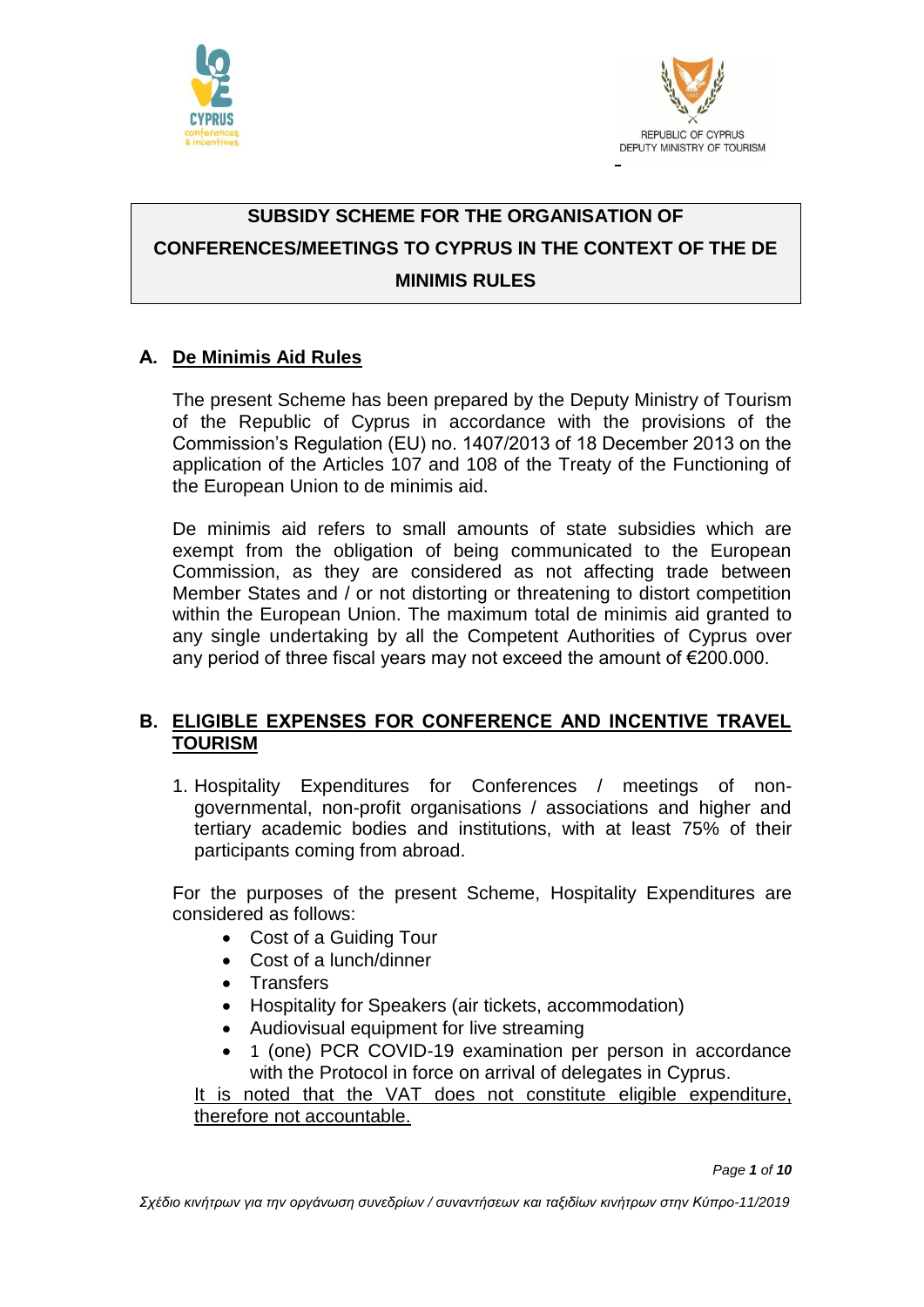



**It must be clearly stated in the conference programme that the guided tour and a lunch/dinner are offered to the participants free of charge by the Deputy Ministry of Tourism.** 

#### **C. ELIGIBLE APPLICANTS**

- 1. Eligible applicants for the organisation of conferences/meetings of nongovernmental, non-profit organisations/associations and higher and tertiary academic bodies and institutions:
	- (a) Non-governmental, non-profit Organisations, Associations, Societies and Foundations based in Cyprus, that are registered as non-profit either with the Registrar of Companies or the Registrar of Clubs and Societies.
	- (b) Higher and Tertiary Academic Bodies and Institutions, registered with the Registrar of Companies of the Republic of Cyprus (State Universities included).
	- (c) Organisations, Associations, Societies and Foundations abroad which are registered as non-profit organisations in their country of origin and hold the relevant official certificates.
	- (d) Higher and Tertiary Academic Bodies and Institutions abroad which are registered in their own country and hold the relevant official certificates.

**Non-eligible:** Non-Eligible are civil services, Ministries and Departments of Ministries, Semi-Governmental Organisations and Boards, Independent Services of the Civil Service of the Republic of Cyprus, civil services and public non-profit organisations, Local Authorities, Political Parties, associations, companies, foundations and boards, whose main sources of income derive from the State Budget, as well as partner meetings conducted through European Programmes.

**Exempt** are State Universities or other Higher and Tertiary Academic Bodies and Institutions of which main sources of income derive from the State Budget (i.e. University of Cyprus, Cyprus University of Technology, Open University of Cyprus).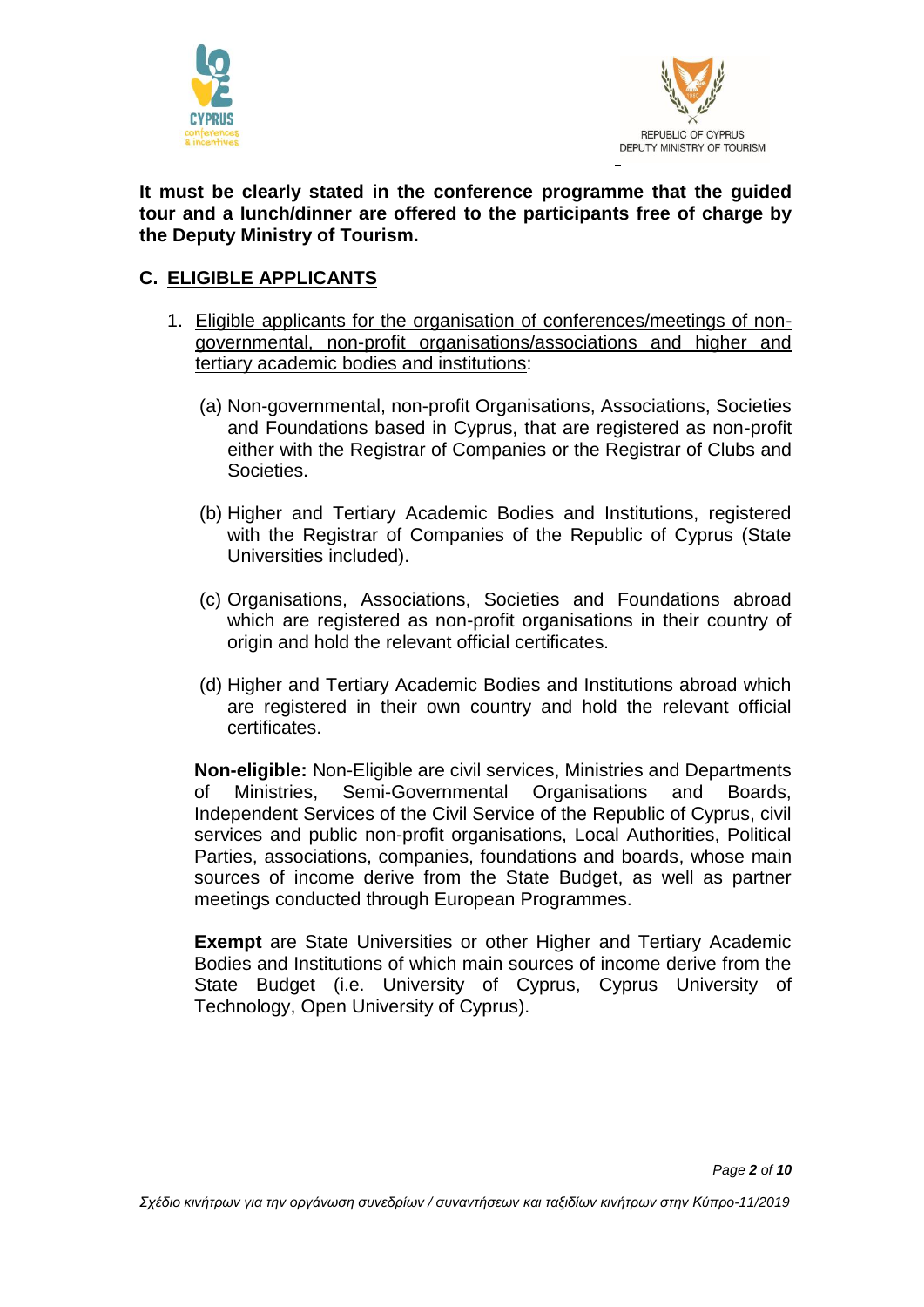



## **D. AMOUNT OF FINANCIAL SUPPORT**

The calculation of the financial support of the event will be done with a mathematical formula, taking into account the following criteria:

- The period of the event. For 2022, conferences / meetings organized during the period 1 November to 30 April will be sponsored. In case the event takes place in Nicosia district and in rural / mountainous / remote areas, the application will be examined regardless of the period of its implementation.
- The number of nights resulting from the conference
- The duration of the conference
- Additional premium is given at conferences:
	- o held in January and February
	- o which produce more than 300 nights.
	- $\circ$  which are organized with respect for the environment, utilize local products, involve the local community and promote sustainable development (eg through the use of recyclable materials, reduce the use of plastic, utilization / promotion of drinking water point, use of recycling bins , garbage collection, avoiding the use of balloons outdoors, etc.).

#### **NOTES**

- 1. The maximum amount of financial support for conference tourism events will be €10.000.
- 2. Accompanying persons and children **are not** eligible for financial support by the Incentive Scheme.
- 3. In cases where the period of the conducted event spans over two different consecutive months and most of the days of this period fall within one of the two months (e.g. 31/10 - 02/11), the month taken into account for the calculation of the amount of financial support, shall be the month with the most days during which the event is hosted.
- 4. In case the application for financial support is approved, the final amount of support paid by the Deputy Ministry of Tourism shall be calculated on the basis of the final number of the conference attendees / participants from abroad.

# **E. SPECIAL TERMS, PREREQUISITES AND OBLIGATIONS**

1. For the organisation of conferences / meetings of non-governmental, non-profit organisations / associations and higher and tertiary academic bodies and institutions:

*Page 3 of 10*

*Σχέδιο κινήτρων για την οργάνωση συνεδρίων / συναντήσεων και ταξιδίων κινήτρων στην Κύπρο-11/2019*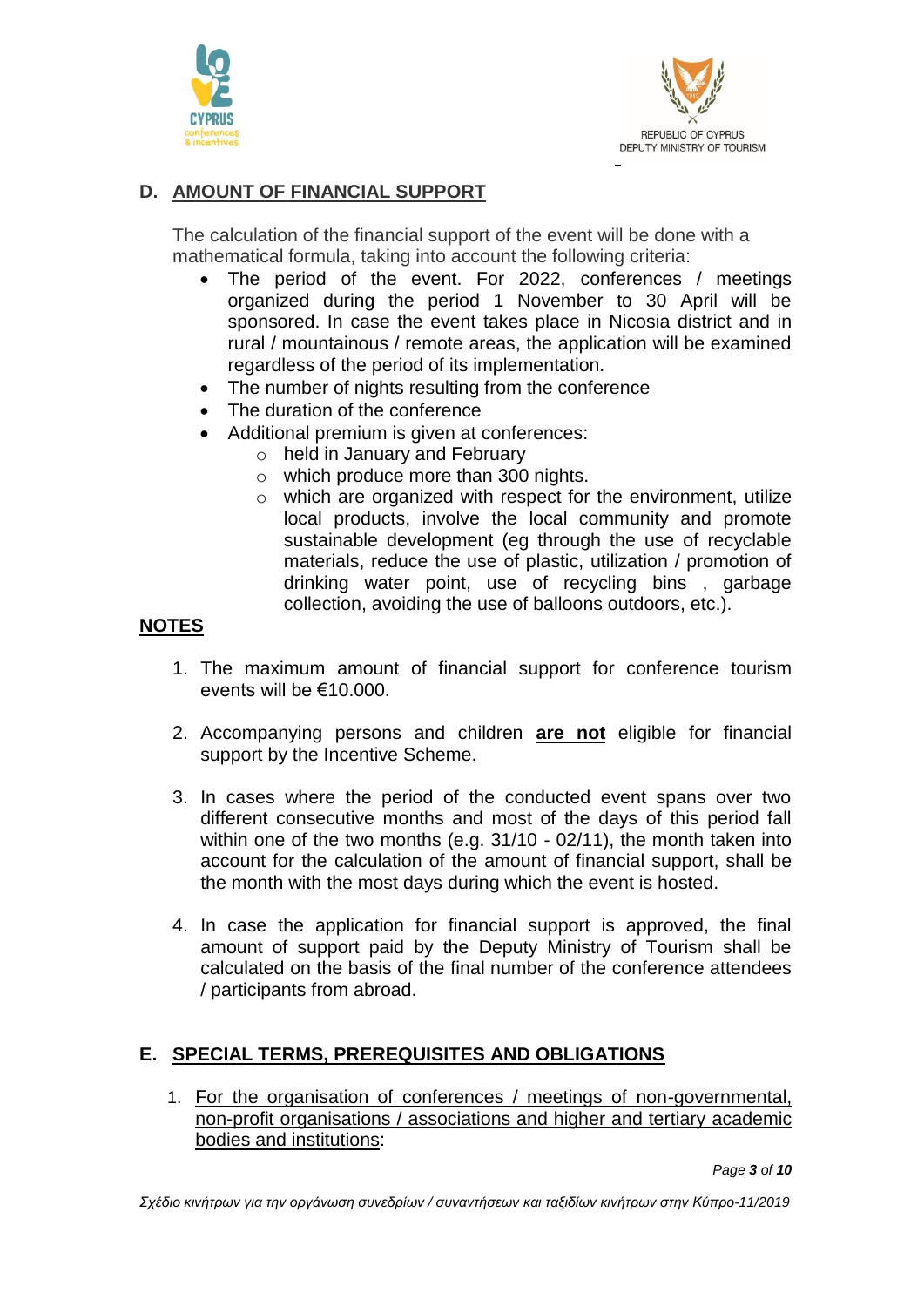



- Α. In case the application of financial support is approved, it is provided that the beneficiary agrees to maintain a registration list with participants' names, their country of origin, the organisation they are representing and their signatures. The final registration list must be submitted to the Deputy Ministry of Tourism after the end of the conference / meeting.
- Β. In case the application for financial support is approved, it is provided that, in case such a request is submitted by the Deputy Ministry of Tourism, the beneficiary agrees to grant the right to one or two representatives of the Deputy Ministry of Tourism to attend the conference / meeting free of charge.
- C. In the case the application for financial support is approved, it is provided that, in case such a request is submitted by the Deputy Ministry of Tourism, the beneficiary agrees towards the presence of research staff on behalf of Deputy Ministry of Tourism at the conference / meeting for the purposes of collecting data for conference tourism.
- D. In case the application for financial support is approved, the beneficiary has the obligation to mention the Deputy Ministry of Tourism on the website of the conference / meeting as sponsor of the conference / meeting and to post on the website the logos of the Deputy Ministry of Tourism and the Cyprus Convention Bureau, which will be obliged to be linked with the Deputy Ministry of Tourism's website **[www.visitcyprus.com](http://www.visitcyprus.com/)** (links: Discover Cyprus – Cyprus Convention Bureau). The logos shall be sent to the beneficiary by the Deputy Ministry of Tourism electronically, along with the letter confirming the approval of financial support of the conference / meeting.
- Ε. In case the application for financial support is approved, the beneficiary is obliged to display the logos of the Deputy Ministry of Tourism and the Cyprus Convention Bureau on the official programme, the printed material, banner and the electronic media of the conference / meeting, where the Deputy Ministry of Tourism is mentioned as sponsor.
- F. In the case the application for financial support is approved, the beneficiary is obliged to show the promotional video of Cyprus within the framework of the conference / meeting, as well as to post the same video on the website of the conference / meeting (**[click here](https://www.dropbox.com/s/8r7jhig2m1hsycn/Cyprus%20in%20your%20heart.avi?dl=0)**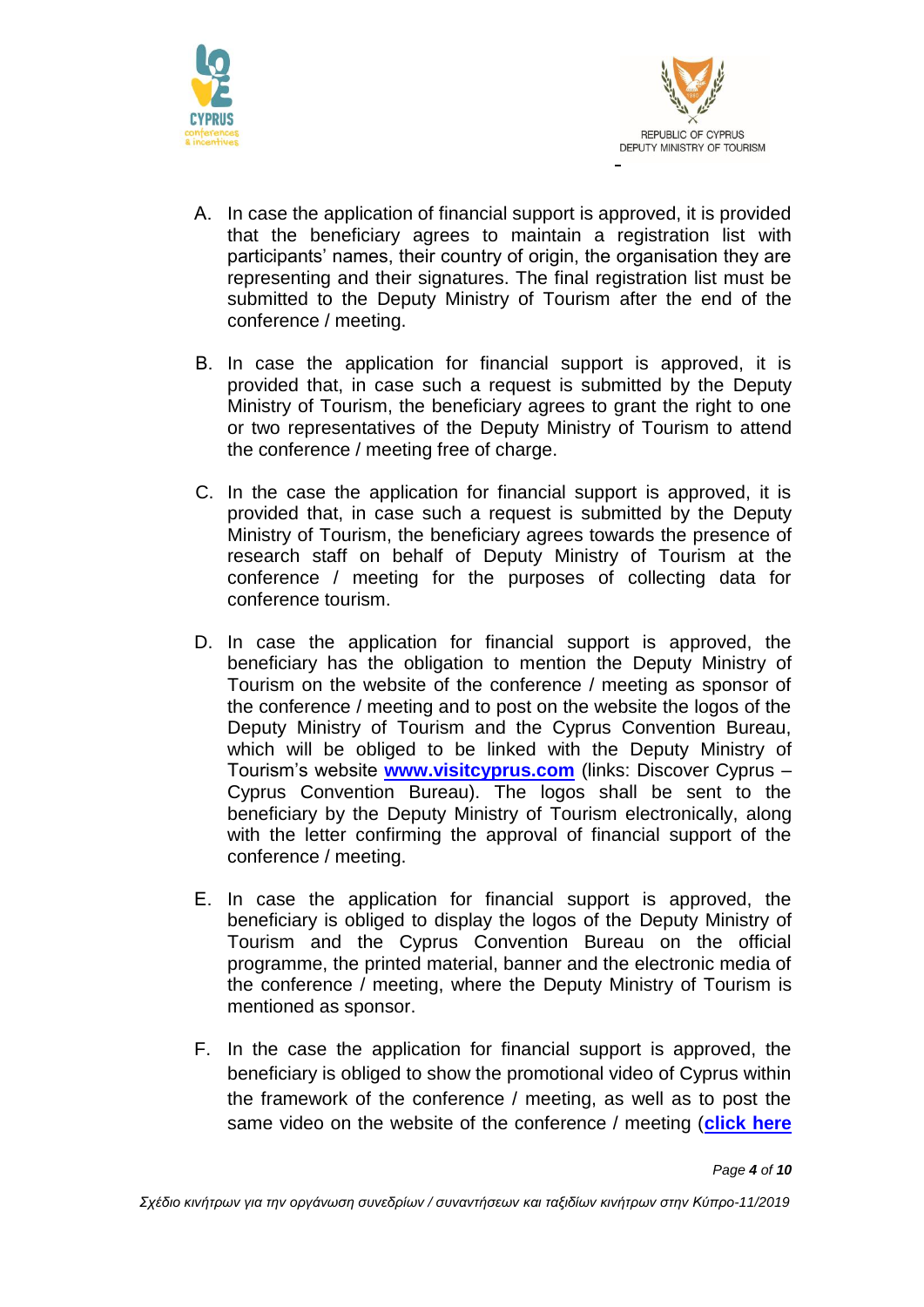



to download the high resolution file and **[click here](http://media.visitcyprus.com/media/Videos/High/Cyprus_in_your_heart_C_lrg.zip)** to download the low resolution file.)

G. Τhe Cyprus Convention Bureau conducts an (anonymous) online delegate satisfaction survey for selected conferences each year. In case the application for financial support is approved, it is provided that the beneficiary agrees, if requested to do so, to send an email with a link to the online questionnaire to all the delegates from abroad. The results concerning the specific conference / meeting, will be communicated to the beneficiary.

The beneficiary will be informed whether the specific conference has been selected for inclusion in the survey before the conference ends and will be responsible for sending out the relevant e-mail immediately after the end of the conference.

H. In case the application for financial support is approved, it is provided that the beneficiary agrees to participate in the Deputy Ministry of Tourism survey towards the collection of statistical data concerning conference and incentive tourism, as per the relevant Questionnaire for the Collection of Statistical Data for Conference Tourism and Incentive Travel which will be sent out during the execution of the survey. Relevant surveys conducted in the past are posted on the web site of the Cyprus Conventional Bureau [www.cyprusconventionbureau.org](http://www.cyprusconventionbureau.org/)

It is provided that any beneficiaries not participating in the process of collection of statistical data, are considered as not being interested in participating in the Incentive Schemes of the Deputy Ministry of Tourism and hence they will not be entitled to be applying to the Deputy Ministry of Tourism neither for financial support made available through its Incentive Schemes or other relevant to Conference and Incentive Tourism grants, nor for participation to invitations to tenders, commissioning or cooperation with the Deputy Ministry of Tourism relevant to the same field.

It is noted that, in case of non-participation of the beneficiary in the statistical data collection process, the Deputy Ministry of Tourism reserves the absolute right to cancel the approved amount of financial support and / or to request the refund of any amount of financial support already paid by Deputy Ministry of Tourism.

#### **F. GENERAL TERMS, CONDITIONS AND OBLIGATIONS**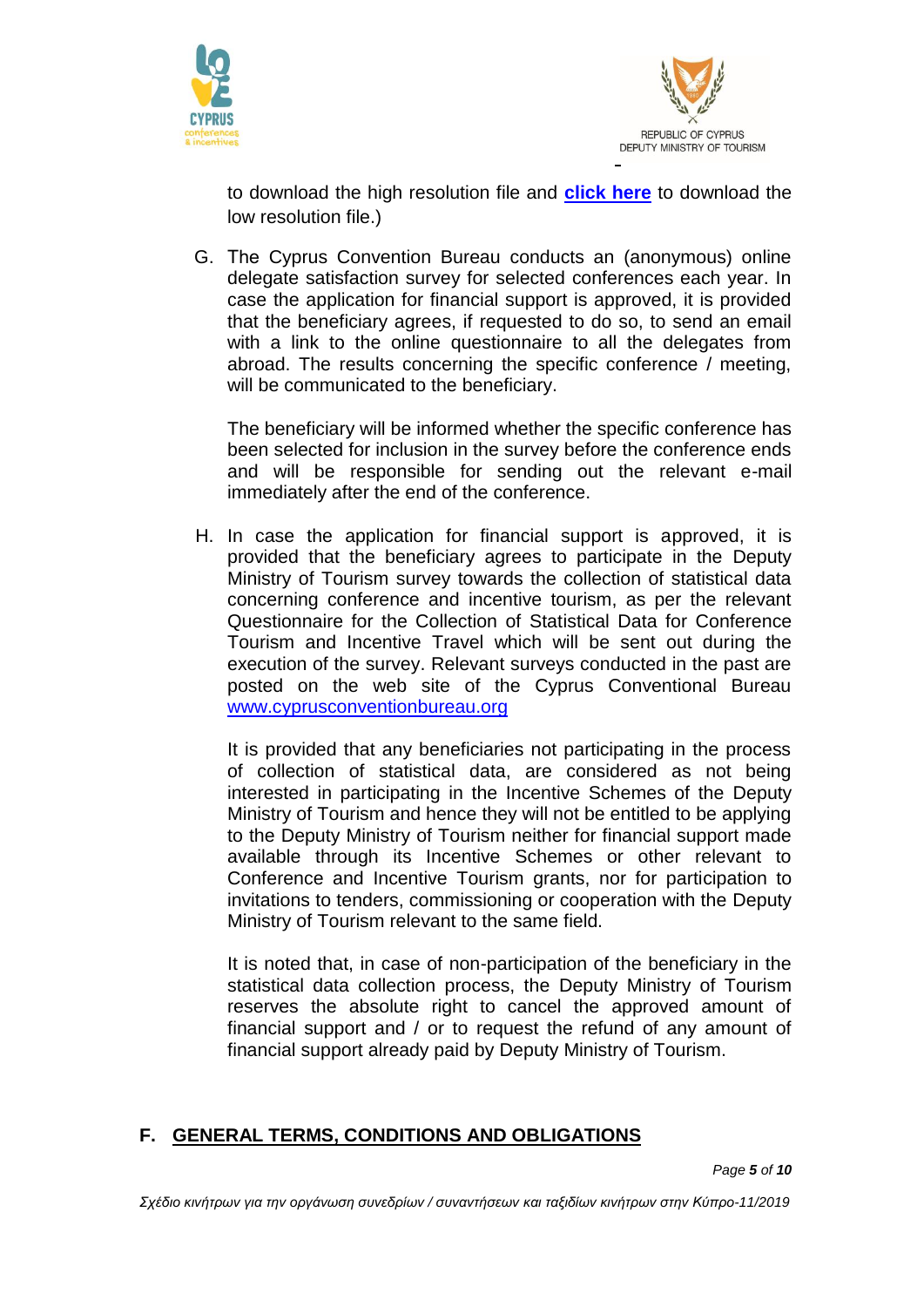



- 1. Applications must be submitted to the Deputy Ministry of Tourism at least 2 (two) months before the starting day of the event (please refer to Paragraph H).
- 2. The approval for the provision of financial support granted by the Deputy Ministry of Tourism must be secured before the execution of the relevant trip.
- 3. In case the application for financial support is approved, the beneficiary may not apply for any other financial support from the Deputy Ministry of Tourism for the same action.
- 4. Applications submitted within the framework of this Scheme, will be considered on a first-come, first-served basis according to their date of submission to the Deputy Ministry of Tourism and until the exhaustion of the relevant credits in the annual Deputy Ministry of Tourism budget.

It is provided that, the Deputy Ministry of Tourism reserves the right to afford priority to the examination of applications submitted by applicants who have not previously benefited from this Scheme within the current year.

- 5. The Deputy Ministry of Tourism will be treating all documents and information received in relation to this Scheme as private and confidential and will not be publicising or revealing any data submitted, without the prior written consent of the applicant.
- 6. The applicants and / or beneficiaries of this Scheme, accept without any reservations all of its terms and conditions.

#### **G. SUBMISSION OF APPLICATIONS**

Applications, together with the documents accompanying them as below, must be submitted at the e-mail address **[ccbincentives@visitcyprus.com](mailto:ccbincentives@visitcyprus.com)**.

- 1. For the organisation of conferences / meetings of non-governmental, non-profit organisations / associations and higher and tertiary academic bodies and institutions, the applicant must submit:
	- Α. The application in **Annex A1**, duly completed.
	- Β. Official letter on official letterhead, which will be informing the Deputy Ministry of Tourism about the hosting of the conference / meeting in Cyprus and providing information in brief about it.

*Page 6 of 10*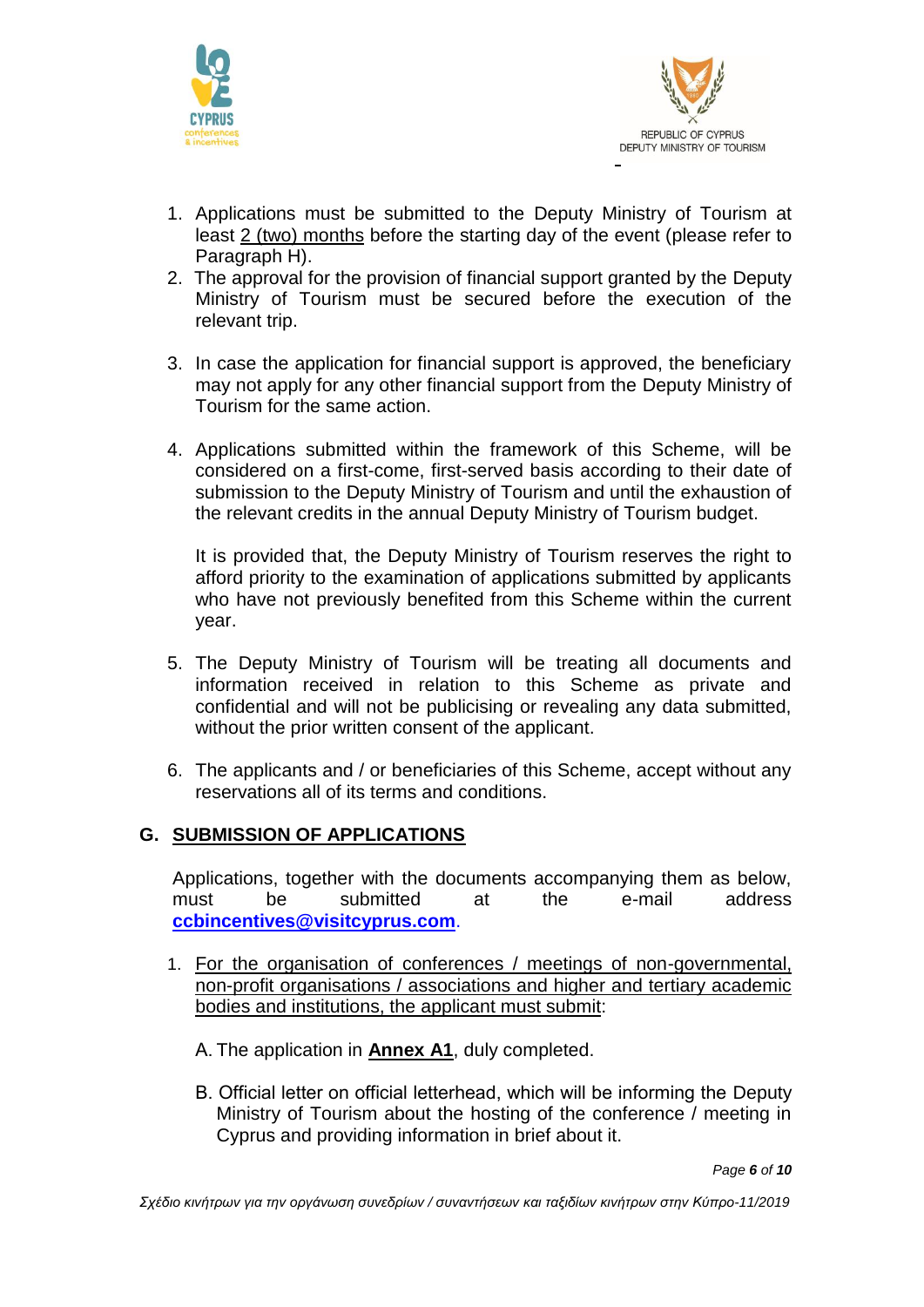



C.The Solemn Declaration of a Single Undertaking (**Annex B**) must also be duly completed, signed and submitted with the application. a relevant specimen is contained in the Regulatory Administrative Act issued by the Registrar Officer, RAA 62/2014, delegated by Article 25 of the State Aid Control Laws 2001 to 2009 and Regulation 2 of the State Aid Control (de minimis aid) Regulations of 2009 and 2012.

Only applications that are duly completed and accompanied by all the relevant documentation mentioned above, will be taken into consideration.

The responsibility for the confirmation of receipt of the submitted application lies solely with the applicant.

#### **H. EVALUATION PROCEDURE**

Following the receipt of the application by the Deputy Ministry of Tourism, it will be evaluated on the basis of the aforementioned criteria and prerequisites and the decision of the Deputy Ministry of Tourism will be officially communicated to the applicant within 15 (fifteen) working days from the date of receipt of the application.

#### **I. PLACEMENT OF ORDER FOR DEPUTY MINISTRY'S PRINTED MATERIAL**

Orders for printed material of the Deputy Ministry of Tourism (publications, maps and bags) must be timely placed by the applicant to the competent Deputy Ministry of Tourism Officer Mr. Savvas Andreou: tel. (00 357) 22 69 11 85, e-mail **[ctowarehouse@visitcyprus.com](mailto:ctowarehouse@visitcyprus.com)** mentioning the titles of the brochures, the quantity and the language desired.

The applicant is responsible for collecting the order from Deputy Ministry of Tourism Warehouse (Alexandrou Ypsilanti Str. No.1, CY2234 Latsia, Nicosia), having first been notified accordingly by phone, by the Deputy Ministry of Tourism. Should the applicant request the delivery of the order by courier, then the cost of such delivery will be borne by the applicant.

#### **J. REQUIRED DOCUMENTATION FOR THE PAYMENT OF THE AMOUNT OF FINANCIAL SUPPORT ON THE BASIS OF THE FINAL NUMBER OF CONFERENCE / MEETING PARTICIPANTS FROM ABROAD**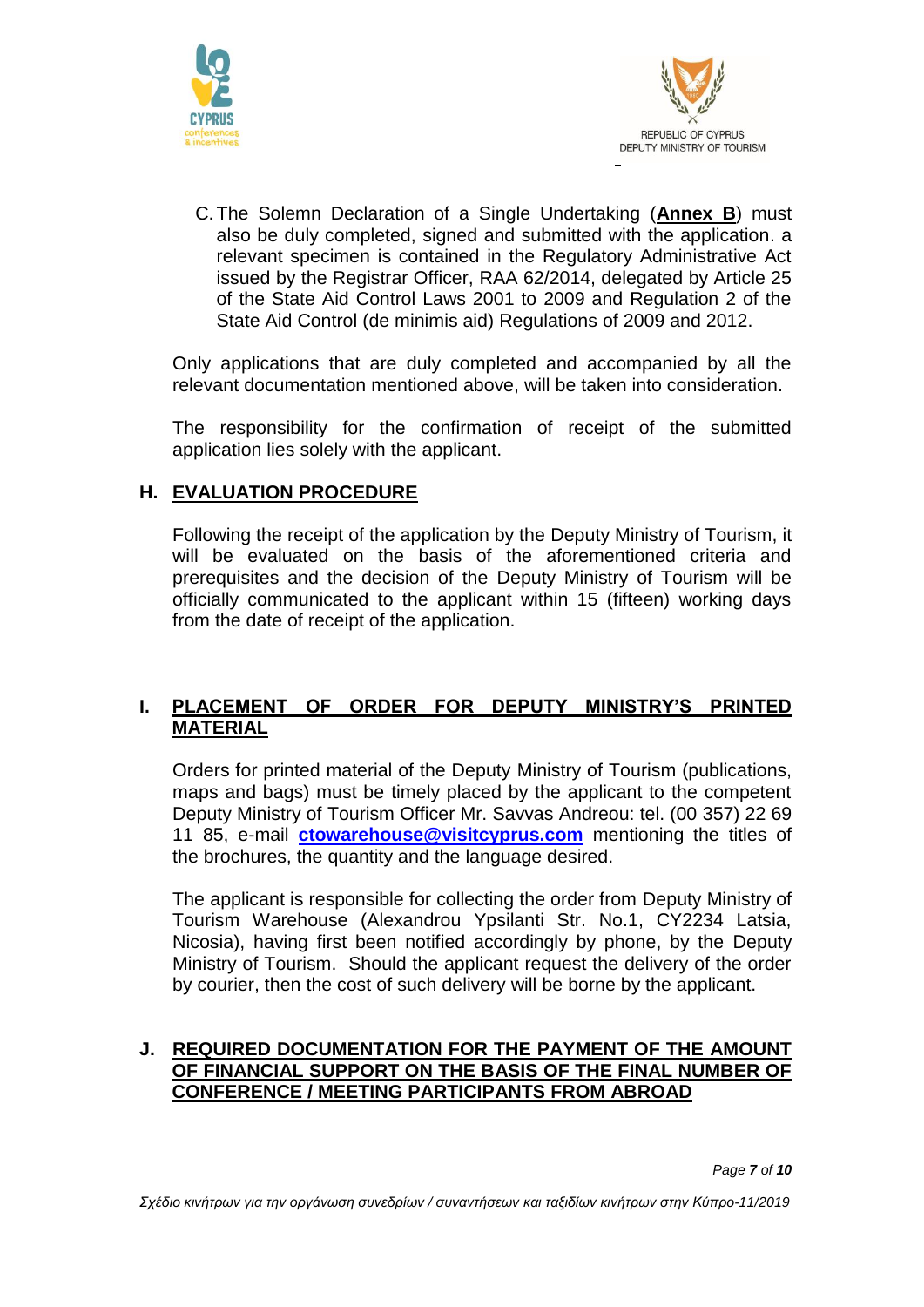



The Deputy Ministry of Tourism must receive all the claims for the payment of the amount of financial support **one month after the end date of the event, at the latest.** Any delay leads to the loss of the financial support.

**After the completion of the conference / meeting**, the following documentation must be submitted to the Deputy Ministry of Tourism by email:

- 1. For the payment of the financial support for the organisation of conferences / meetings of non-governmental, non-profit organisations / associations and higher and tertiary academic bodies and institutions, the applicant must submit:
	- Α. Official letter on official letterhead, including:
	- The final result of the conference / meeting.
	- An evaluation of the services of the hotel / venue where the conference / meeting was organised and of the social programme of the event (trips, restaurants etc.)
	- The final number of conference participants from Cyprus and the final number of conference participants from abroad, reported separately.
	- A request for the payment of the financial support, based on the final number of participants from abroad.
	- Β. Invoice from the applicant (excluding VAT).

C. Original third party invoices (guides, meals, buses) that prove the excursion and which cover at least the total amount of sponsorship. It is recalled that VAT is not considered eligible expenditure

- D.The final registrations list with the names of the participants to the conference, their country of usual residence, the organisation they represent and their signature.
- E. Documentation providing proof that the conference / meeting organiser has met the obligations as spelled out in the paragraph E.1 above, such as:
	- A screenshot of the website of the conference / meeting wherein the Deputy Ministry of Tourism is mentioned as conference sponsor and the Deputy Ministry of Tourism and Convention Bureau logos appear on that website, with links to the Deputy Ministry of Tourism website.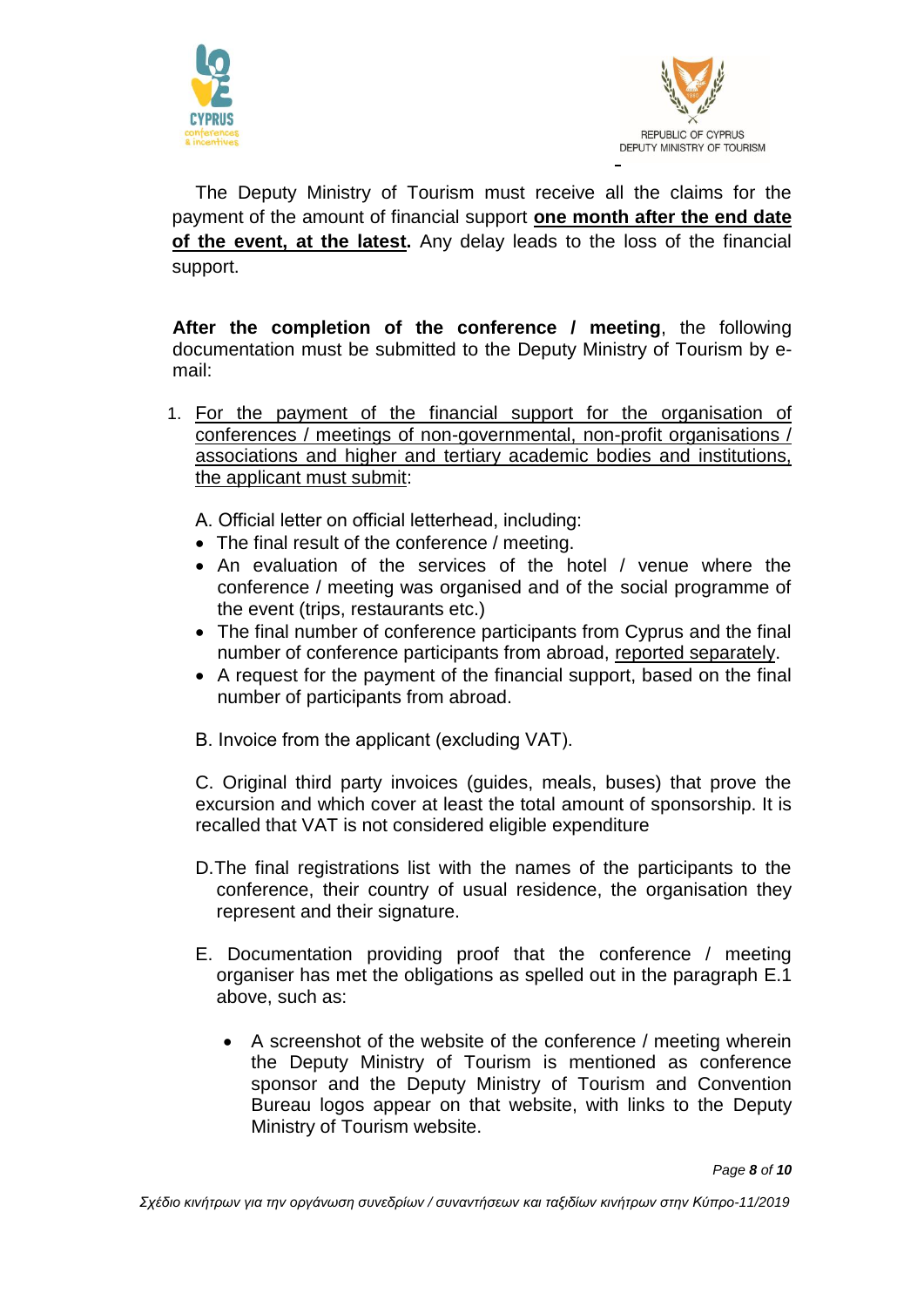



- A screenshot of the website of the conference / meeting wherein the promotional video of the Deputy Ministry of Tourism appears.
- A copy of the conference / meeting programme as well as of other publications of the conference / meeting, wherein the logos of the Deputy Ministry of Tourism and the Cyprus Convention Bureau are featured.
- Photographs of the banners of the conference / meeting, featuring the logos of the Deputy Ministry of Tourism and the Cyprus Convention Bureau.
- Details of the bank account of the beneficiary for the payment of the amount of the financial support via bank transfer (the name of the bank, the name of the account holder, the IBAN number and the SWIFT code.)
- F. High-resolution photos of the conference / meeting.
- G.The Personal Declaration in **Annex C** duly signed by the beneficiary.
- H. The questionnaire for the collection of the statistical data for conference & Incentives – **Annex D** duly completed.

The amount of the financial support will be paid to the beneficiaries only after all the aforementioned documentation has been submitted and pursuant to the compliance with the terms and conditions of this Incentive Scheme.

In case the required documentation submitted is not complete, the payment procedure will be discontinued.

The Deputy Ministry of Tourism reserves the right to further examine the documentation submitted and to request any additional information and/or the submission of additional documentation and data.

It is noted, in case the Deputy Ministry of Tourism has found any documentation submitted by the beneficiaries to be false or that not all of the terms and conditions of this Incentive Scheme have been met, the Deputy Ministry of Tourism reserves the absolute right to cancel the approved amount of subsidy and / or to request the refund of any amount already paid by Deputy Ministry of Tourism.

It is also provided that in the above case, in addition to any other penalties imposed by Deputy Ministry of Tourism, offenders will be excluded from any participation in the Deputy Ministry of Tourism subsidy schemes as